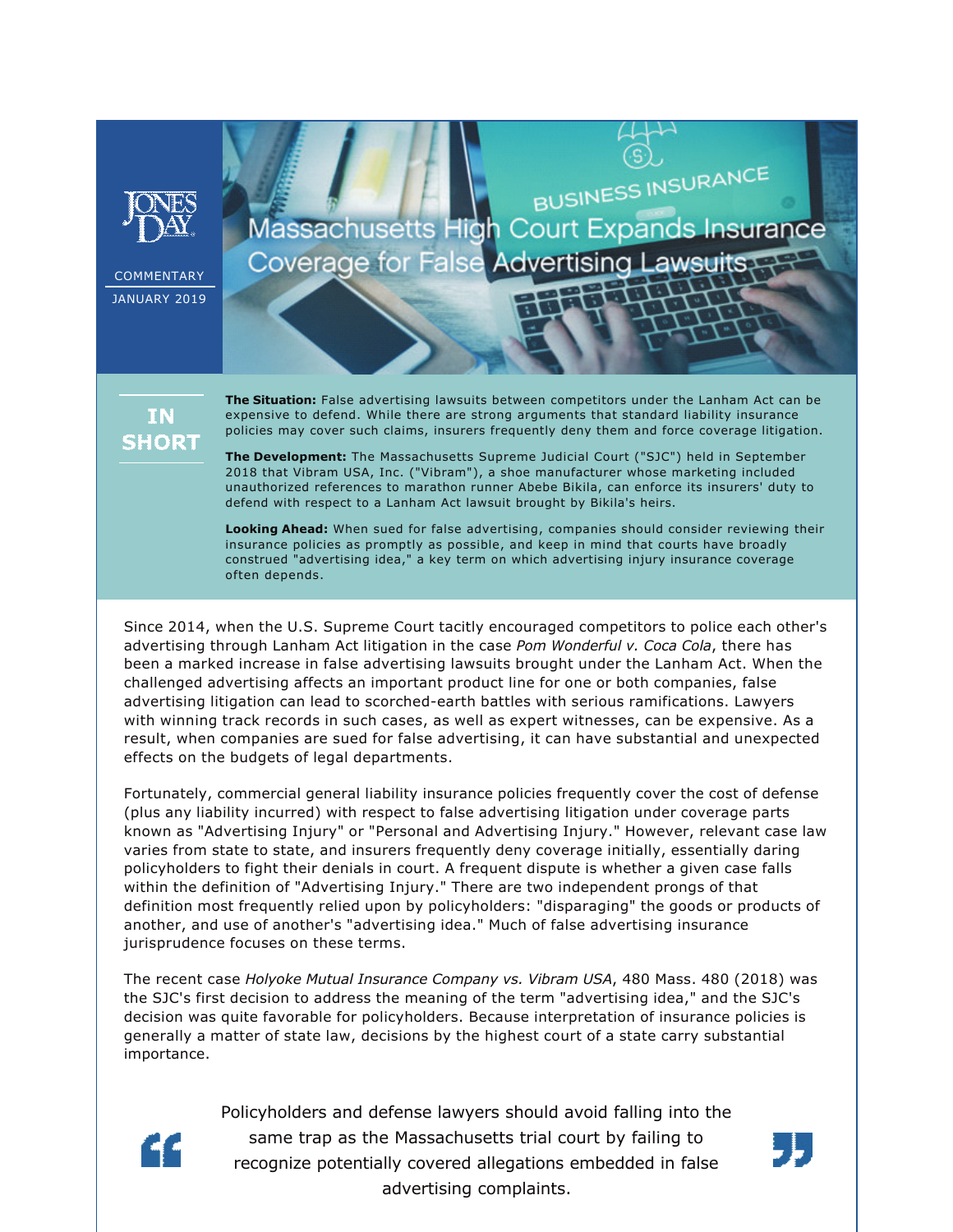By way of background, Vibram manufactures minimalistic shoes that simulate the feeling of walking barefoot. The company named a line of its shoes "Bikila" in reference to famous Ethiopian runner Abebe Bikila, who won a Gold Medal in the marathon at the 1960 Olympics while running barefoot. The heirs of Bikila sued Vibram in a Washington federal district court, alleging that Vibram had invoked Bikila's name without permission. Bikila's heirs asserted claims under the Lanham Act, state statutes, and common law.

The Massachusetts trial court initially rejected Vibram's claim for insurance coverage. It construed the underlying claims to be for alleged violations of intellectual property rights and, based upon an intellectual property exclusion in Vibram's policies, the lower court found no duty to defend. In reversing the trial court, the Massachusetts SJC determined that the allegations do constitute the use of an advertising idea, relying on allegations that Bikila's heirs had engaged in their own marketing activities to capitalize on Bikila's legacy. The court held that "the Bikila family's advertising idea was using the name Bikila, and the legacy that name conveyed, to attract business to each of their ventures." Because Vibram was accused of using that same idea, the SJC held that the lawsuit alleged the use of another's advertising idea, and therefore found that the insurer was required to defend.

When rendering the initial decision, the trial court fell into the trap of assuming that there was not a claim that Vibram used another's advertising idea simply because such a claim was not expressly pled, and because the non-covered intellectual property claims appeared to predominate. However, an insurer generally must defend a complaint if facts pled anywhere in the complaint – even if not its main focus – could potentially support a covered claim. This holds true even if the potentially covered claim is not expressly pled.

Policyholders and defense lawyers should avoid falling into the same trap as the Massachusetts trial court by failing to recognize potentially covered allegations embedded in false advertising complaints. Because of that misimpression, policyholders may sometimes fail to give prompt notice of Lanham Act lawsuits to their insurers. The consequences of late notice can be severe - insurers typically argue that there is no duty to pay pre-notice defense costs, and in certain states, insurers argue that late notice causes coverage to be forfeited altogether. Given the high cost of defending Lanham Act lawsuits, failing to give prompt notice can be an extremely costly oversight.

## **TWO KEY TAKEAWAYS**

- **1.** When a Lanham Act lawsuit is filed, the complaint should be reviewed promptly for allegations that potentially reflect "advertising injury," as that phrase is defined in the insurance policies at issue.
- **2.** In undertaking this review, the analysis should include the underlying facts, not just the specifically plead causes of action. If those facts potentially state a claim falling within the definitions of coverage, a strong argument can be made that the insurer should defend.



[Richard D. Milone](https://www.jonesday.com/rmilone/) Washington



[John G. Froemming](https://www.jonesday.com/jfroemming/) Washington

## **YOU MIGHT BE INTERESTED IN: [Go To All Recommendations >>](https://www.jonesday.com/intellectual_property/?section=Publications)**



[Jones Day Talks](https://www.jonesday.com/after-sas-institute-a-shift-in-patent-litigation-strategies-12-04-2018/)  [Intellectual](https://www.jonesday.com/after-sas-institute-a-shift-in-patent-litigation-strategies-12-04-2018/)



[Music to Copyright](https://www.jonesday.com/music-to-copyright-owners-ears-second-circuit-affirms-capitol-records-llc-v-redigi-inc-12-18-2018/)  [Owners' Ears:](https://www.jonesday.com/music-to-copyright-owners-ears-second-circuit-affirms-capitol-records-llc-v-redigi-inc-12-18-2018/)



[Regional Shake-](https://www.jonesday.com/regional-shake-up-or-more-of-the-same-how-the-usmca-impacts-north-american-trade-12-03-2018/)[Up or More of the](https://www.jonesday.com/regional-shake-up-or-more-of-the-same-how-the-usmca-impacts-north-american-trade-12-03-2018/)